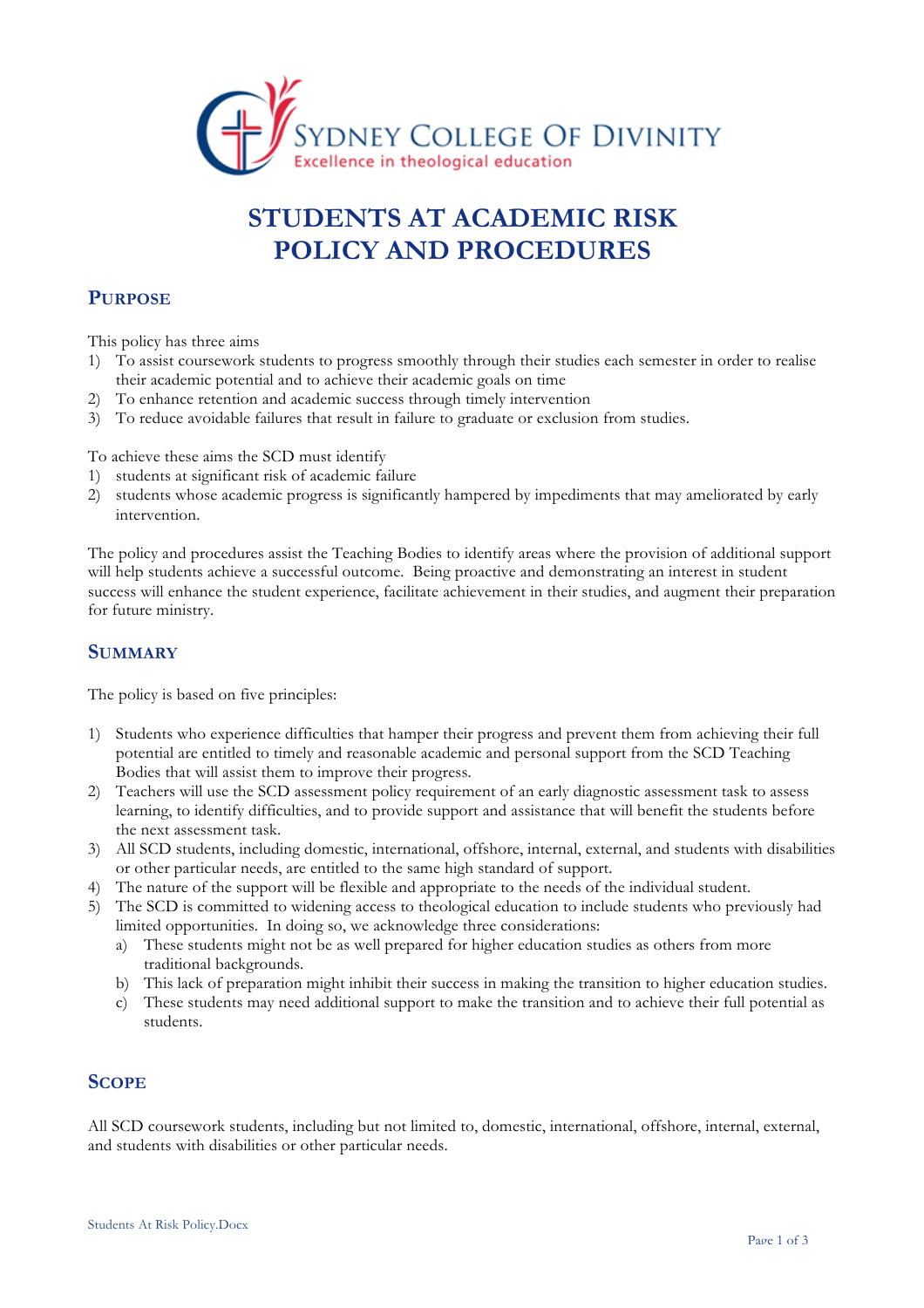

## **POLICY**

Teachers will identify all coursework students who are encountering serious difficulty in their studies or who are at significant risk of academic failure. Teachers will make additional support available to these students. This support will provide students the opportunity to work towards a successful outcome.

### **PROCEDURE**

- 1) After marking the early diagnostic assessment task to assess learning and identify difficulties, teachers will a) advise students on how to undertake a self-assessment of their academic progress. The advice should be
	- i) flexible and appropriate to the academic level of the students
	- ii) provide opportunity for all students (including those who may be at risk) to contact a designated officer (who may be the teacher) to seek advice and support that might enhance their chances of increased success. (See sample **Student Self Assessment of Academic Progress.** This sample is written for students in the early stages of their academic studies.)
	- b) ensure that they or another designated officer assist students who seek assistance to overcome any impediments to their learning.
- 2) When Teaching Body Academic Boards approve assessment results in the SCD Monitoring of Assessment and Results process they will follow three steps
	- a) **Identify** all students who are at risk using the following seven indicators:
		- Receipt of a Fail or Incomplete grade in more than fifty percent of the credit points for which the student was enrolled in the semester just completed;
		- ii) Failure by a student to achieve an average mark of fifty or above in the award course in each semester.
		- iii) Failure twice by a student to pass the same unit of study;
		- iv) An average attendance record across all units of study in the range 80-85%
		- v) Inability of a student to complete their award course within the maximum permitted time while carrying a normal student load.
		- vi) Significant negative variations in a student's academic performance i.e. current performance significantly lower than in previous semesters
		- vii) Being involved in academic misconduct
	- b) **Enter** the details of these students at risk in the Student Progress Alert Report
	- c) **Send** all students listed in the Student Progress Alert Report a letter that addresses four issues
		- i) The student's academic progress is cause for concern;
		- ii) The criteria used to identify them as a student whose academic progress is cause for concern;
		- iii) The need to discuss their progress with the Academic Dean or other designated officer
		- iv) Students whose names appear on the Student Progress Alert Report in any three semesters may be asked to show good cause why they should be permitted to continue in the award course.
- 3) When a student is listed on a third occasion in the Student Progress Alert Report, Teaching Body Academic Boards may write a letter to them. This letter will address three issues
	- i) There is substantial doubt about the student's capacity to successfully complete the course of study.
	- ii) The student is required to show good cause why they should be allowed to continue their studies.
	- iii) The good cause response should
		- (a) Describe the circumstances that have negatively affected the student's performance in their studies,
		- (b) Discuss the specific effects or impacts of those circumstances,
		- (c) Identify the steps the student has undertaken, or will undertake, to address each of these circumstances with a view to ensuring that effect of future circumstances will not be negative
		- (d) Provide documentary evidence (such as medical certification, police reports or statutory declarations), as appropriate to support the Show Good Cause response.